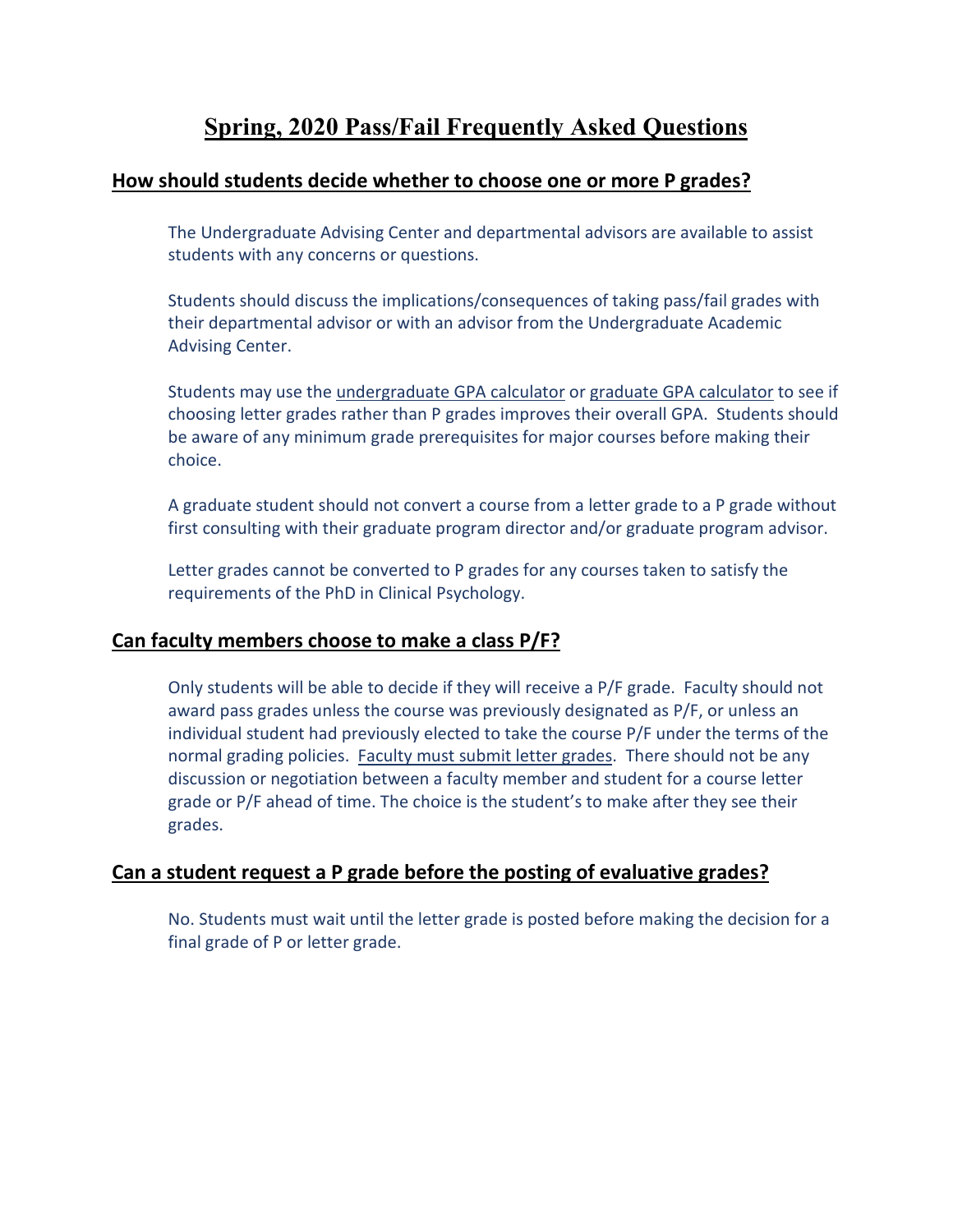## **What is the process if a student wants to select a P in any course at the end of the semester?**

The student will access their WebAdvisor account and view their final grades. Then, using a drop-down menu, students will opt to assign a P grade to as many courses as they wish. Students do not need to choose all P grades or all letter grades; i.e., students can have a mixture of letter grades and P grades. The Registrar will send out specific instructions as we get closer to the end of term. This functionality will be available after the last day of classes. Students will be able to choose a P grade or a letter grade up to May 11. After May 11 the choice of a P grade or a letter grade will be used to calculate the cumulative GPA.

### **What should students consider before opting to replace a letter grade with a P grade?**

*Students considering transferring to another institution or post-graduate study:* Those considering graduate school, law school, medical school, certifications, and those considering transfers should be aware that institutions will treat P/F grades differently. Some institutions will exercise some flexibility for grades earned in the spring, 2020 semester. Others will not. Specific programs will also treat P/F grades differently. In addition, students with strong records may well benefit in consideration for graduate fellowships, employment, or other opportunities if they can show their grades.

*Students with academic standing issues:* Students on probation should choose letter grades if they are doing well to boost their overall GPA and help meet the conditions of their probation. If a student is doing poorly, then that student should consider pass grades. The Academic Standing Committee will use the **final** grade choice of the student, whether that be evaluative grades or P/F grades, to determine any actions if needed.

*Students interested in making the Dean's List:* To determine eligibility for the Dean's List for the spring, 2020 semester, the University will use the actual letter grades recorded by faculty to meet the grade point average requirement of 3.50 or above. As stated in the Academic Catalog, students must have a grade point average of 3.5, receive no grade of "D," "F," or "I," and have earned a minimum of 12 semester-hour credits.

*Honors Program Students / Students Completing Honors in the Major:* The Suffolk University Honors Program reserves the right to consider letter grades when making decisions that affect current and potential honors students. Letter grades may be considered in cases such as (but not limited to) probations, probation extensions, and rising sophomore invitations. The Honors Program recognizes that this term's extraordinary circumstances mean that students may not be able to perform at their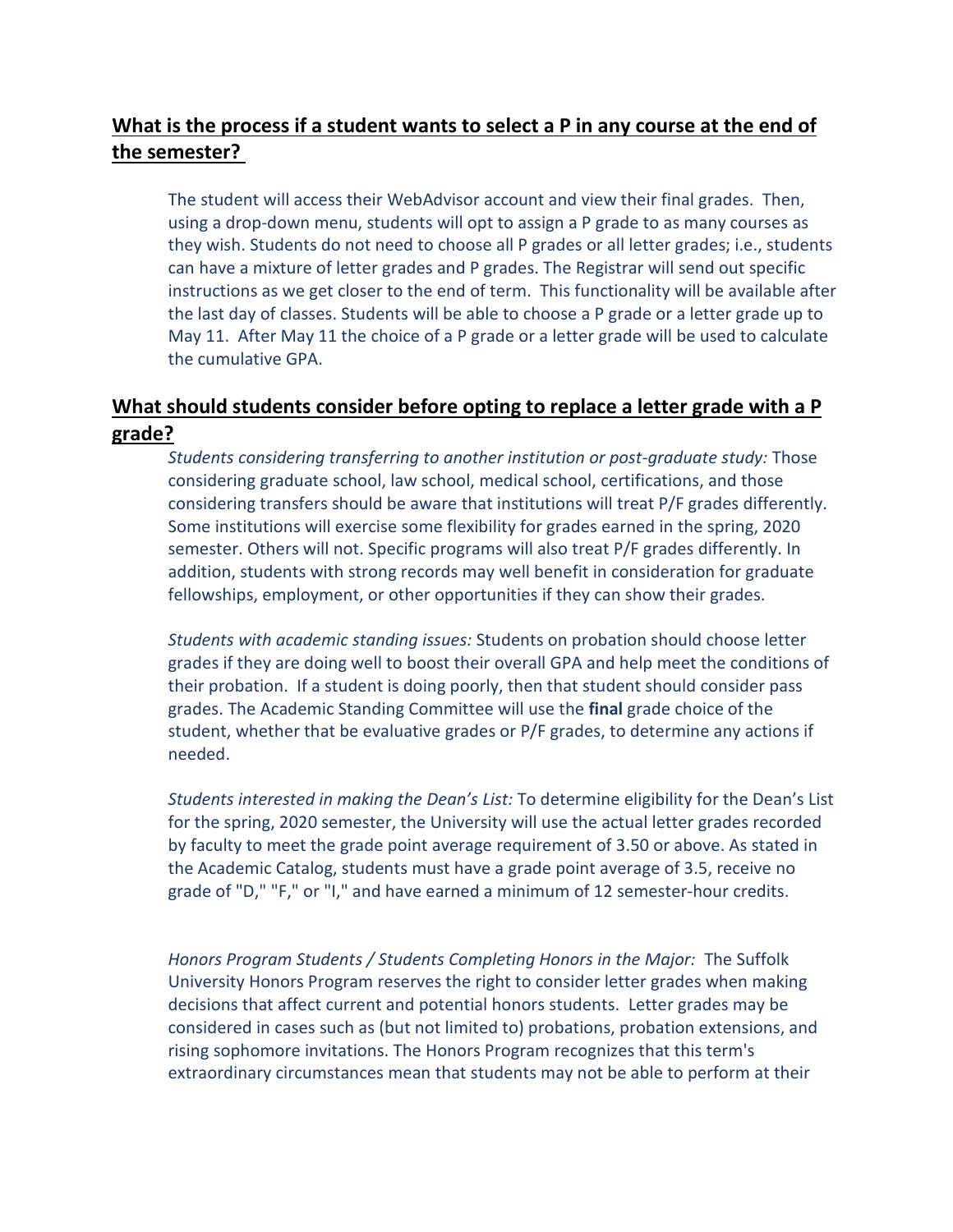usual levels because of a variety of reasons outside their control, and will factor this consideration into evaluation of student records when making any decisions.

Note: For students pursuing honors in the major, individual academic departments may elect to consider letter grades when deciding whether students have met internal standards for their respective program.

#### *Students completing certificates:*

- *Paralegal Certificate:* ABA will accept P grades for the Paralegal Certificate.
- *Radiation Therapy:* JRCERT support pass/fail option for radiation therapy students this semester.
- *Math with actuarial concentration:* A Suffolk student in the Math major/minor with actuarial concentration may take courses for which P/F grades may be of concern. In particular, an actuary-to-be has to take (get credit for) a number of VEE (validation by education experience) courses. At Suffolk all such courses are in Economics (e.g. Econ101 and Econ102) or SBS. However, it appears that, according to this FAQ from the society of actuaries [\(https://www.soa.org/education/exam](https://www.soa.org/education/exam-req/resources/edu-vee-approval-faq/)[req/resources/edu-vee-approval-faq/\)](https://www.soa.org/education/exam-req/resources/edu-vee-approval-faq/), it is possible to get VEE credit for a course with a P/F grade.

#### *INTO-Suffolk students:*

#### Undergraduate

Letter grades will be made available and will determine progression. Undergraduate students must maintain a minimum of a 2.0 GPA based upon letter grade calculations to progress out of the pathway.

#### Graduate

College of Arts and Sciences graduate students must maintain a minimum of a 3.0 GPA based on letter grade calculations to progress out of the pathway.

Sawyer Business School graduate students must maintain a minimum of a 3.0 GPA based upon letter grade calculations and a minimum of a B grade in each course.

All undergraduate and graduate pathway students should consult with Adina Goodman [agoodman@suffolk.edu](mailto:agoodman@suffolk.edu) for academic advising before changing any grades to P.